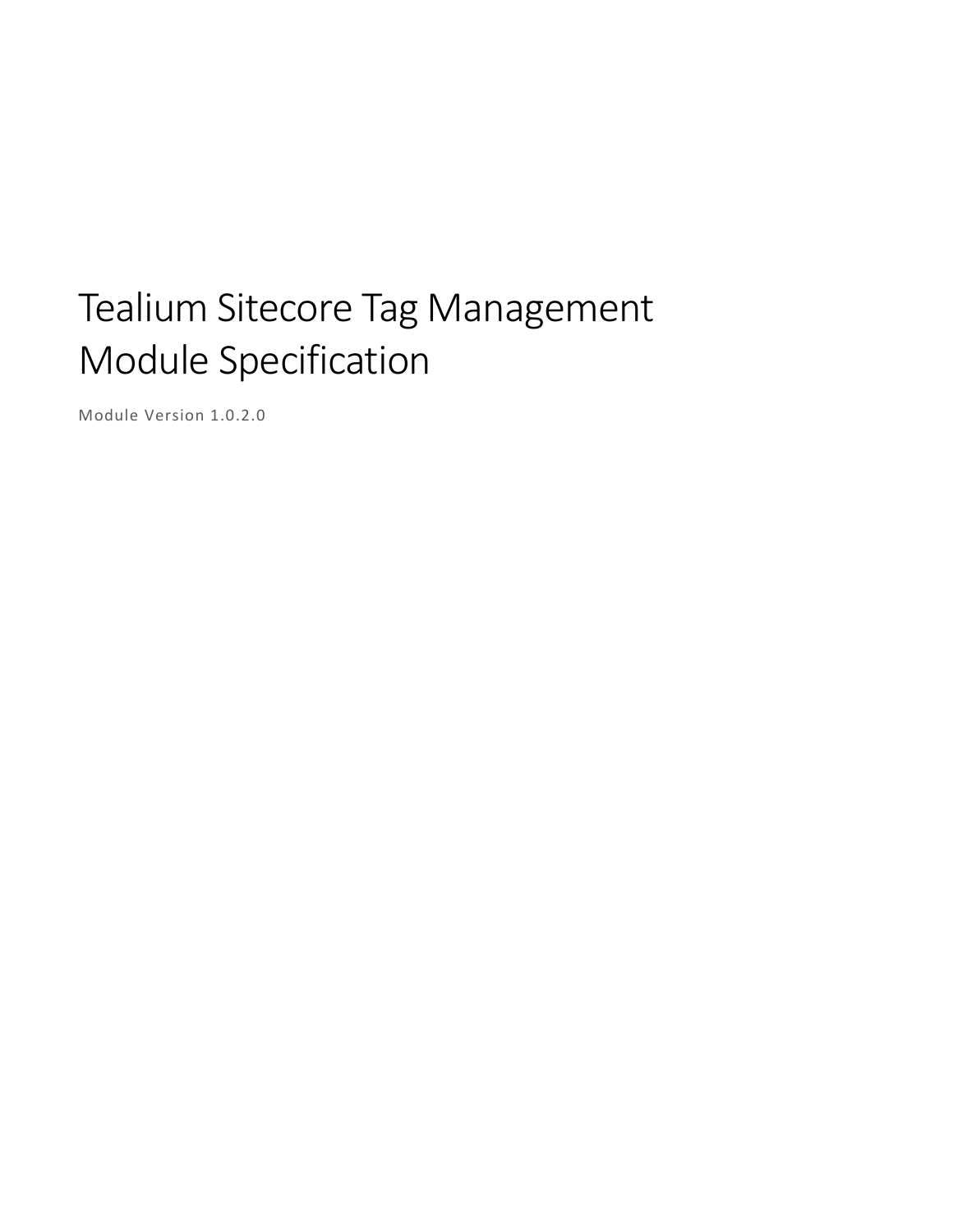# Contents

| 1.0 |       |  |
|-----|-------|--|
| 1.1 |       |  |
| 1.2 |       |  |
| 2.0 |       |  |
| 2.1 |       |  |
|     | 2.1.1 |  |
|     | 2.1.2 |  |
| 2.2 |       |  |
| 3.0 |       |  |
| 3.1 |       |  |
| 3.2 |       |  |
| 3.3 |       |  |
|     | 3.3.1 |  |
|     | 3.3.2 |  |
|     | 3.3.3 |  |
|     | 3.3.4 |  |
| 4.0 |       |  |
| 4.1 |       |  |
| 4.2 |       |  |
|     | 4.2.1 |  |
| 4.3 |       |  |
|     | 4.3.1 |  |
|     | 4.3.2 |  |
| 4.4 |       |  |
|     | 4.4.1 |  |
| 4.5 |       |  |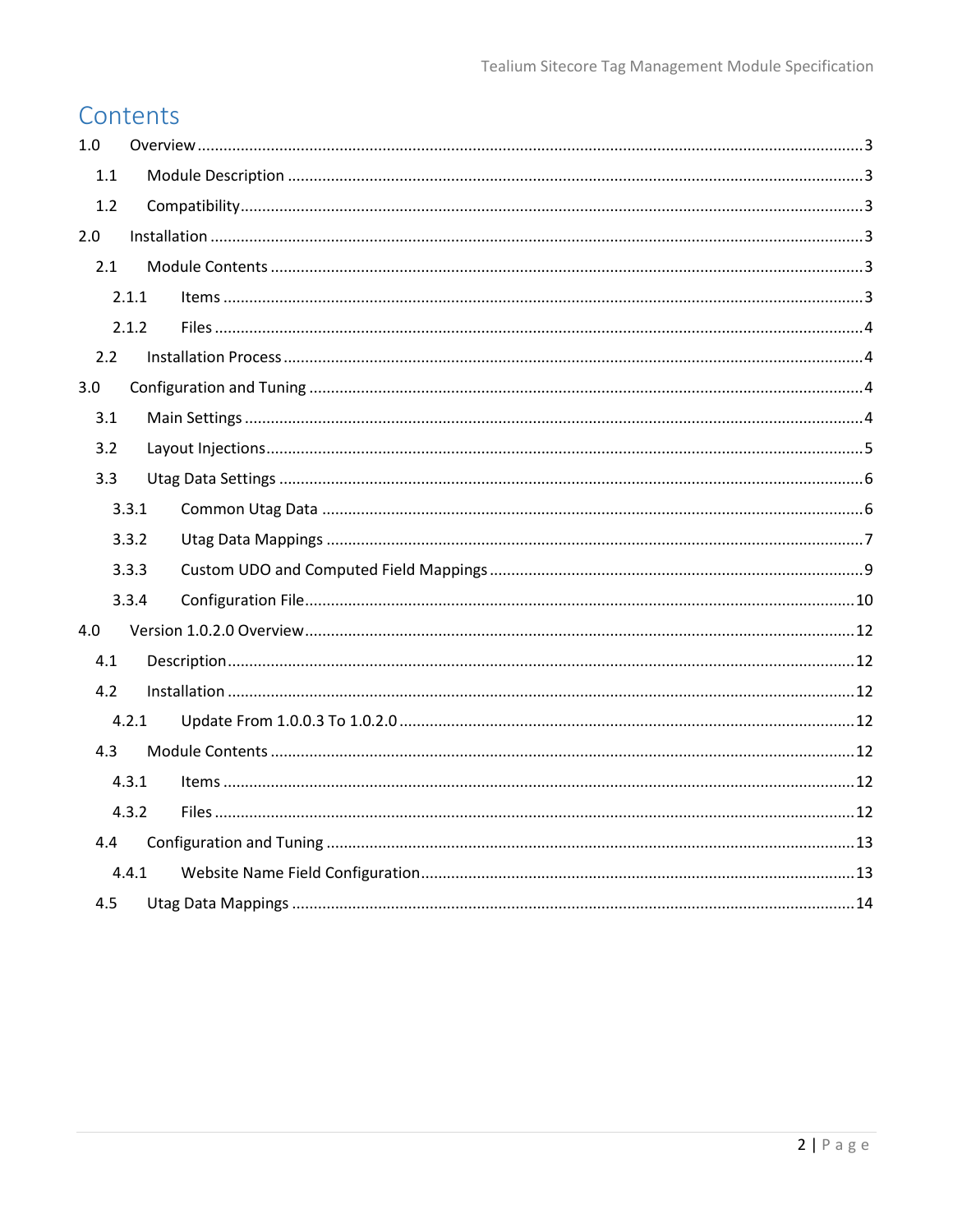# <span id="page-2-0"></span>**1.0 Overview**

This document describes how to install, configure and integrate the **"Tealium.Sitecore.TagManagement"** Sitecore module into your environment.

# <span id="page-2-1"></span>**1.1 Module Description**

The module represents an object-oriented framework that allows you to enable the Tealium Tag Management scripts in your solution. The module is fully configurable and customizable.

# <span id="page-2-2"></span>**1.2 Compatibility**

The **"Tealium.Sitecore.TagManagement"** Sitecore module is compatible with following:

- Sitecore CMS version 6.0 and upper
- .NET Framework 4.0, 4.5

# <span id="page-2-3"></span>**2.0 Installation**

The **"Tealium Sitecore Tag Management"** module is a well-formed Sitecore module and should be installed via the default Sitecore installation wizard.

# <span id="page-2-4"></span>**2.1 Module Contents**

The **"Tealium Sitecore Tag Management"** module installer adds the following files and items into your website:

#### <span id="page-2-5"></span>**2.1.1 Items**

- /sitecore/templates/Tealium
	- o /sitecore/templates/Tealium/Settings
		- /sitecore/templates/Tealium/Settings/Tealium Settings
		- /sitecore/templates/Tealium/Settings/Utag Data Mapping Settings
		- /sitecore/templates/Tealium/Settings/Utag Data Template Mapping
		- /sitecore/templates/Tealium/Settings/Entities
		- /sitecore/templates/Tealium/Settings/Entities/Option
		- /sitecore/templates/Tealium/Settings/Entities/Option Folder
	- o /sitecore/templates/Tealium/Sample Data
		- /sitecore/templates/Tealium/Sample Data/Product Page
	- /sitecore/system/Modules/Tealium Tag Management
		- o /sitecore/system/Modules/Tealium Tag Management/Settings
			- /sitecore/system/Modules/Tealium Tag Management/Settings/Tealium Settings
			- /sitecore/system/Modules/Tealium Tag Management/Settings/Utag Data Mapping Settings
		- o /sitecore/system/Modules/Tealium Tag Management/Entities
			- /sitecore/system/Modules/Tealium Tag Management/Entities/Dropdown Options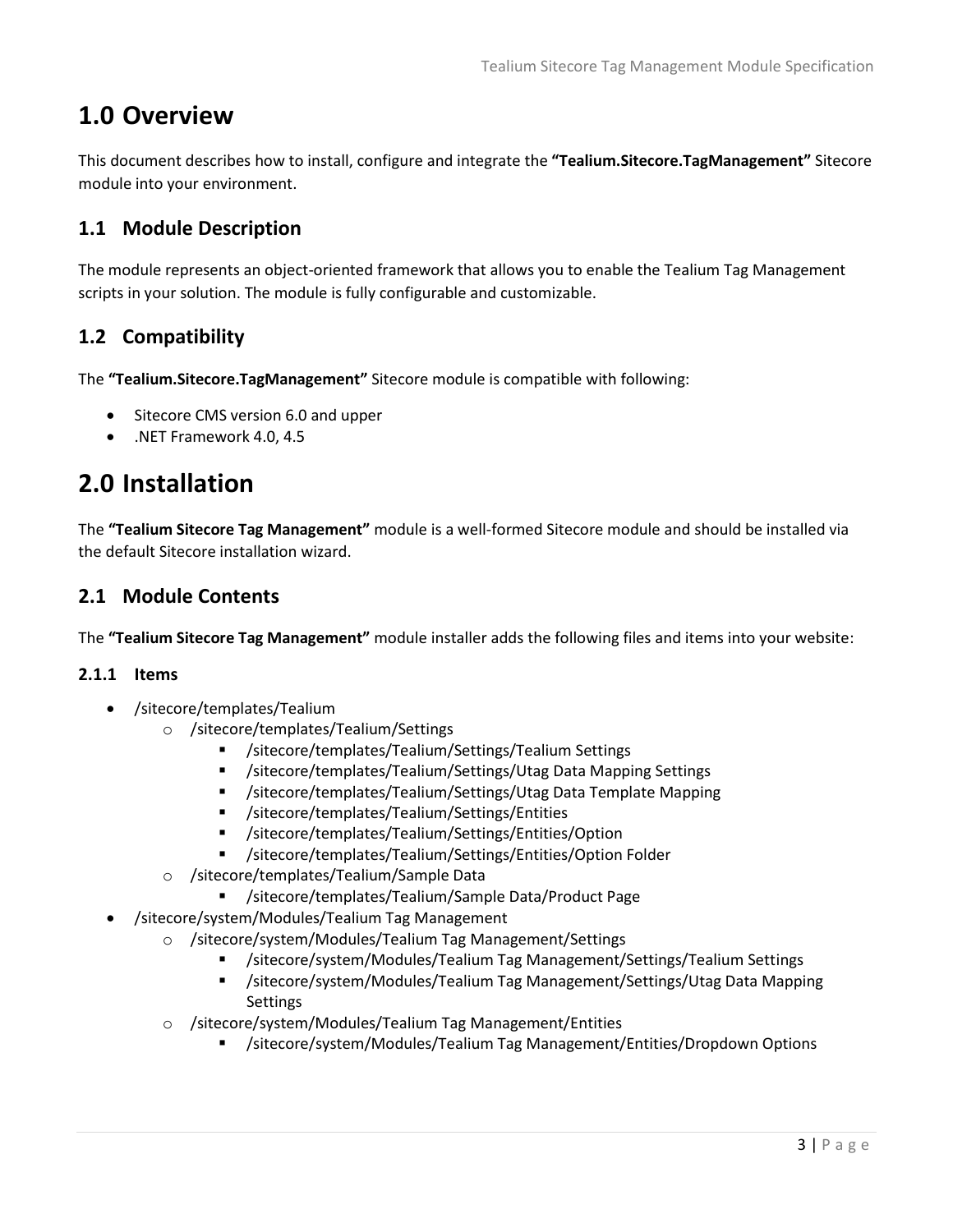### <span id="page-3-0"></span>**2.1.2 Files**

- /bin/Tealium.Sitecore.TagManagement.dll
- /bin/Tealium.Sitecore.TagManagement.pdb
- /bin/net40/Release/Tealium.Sitecore.TagManagement.dll
- /bin/net40/Release/Tealium.Sitecore.TagManagement.pdb
- /App\_Config/Include/Tealium.Sitecore.TagManagement.config
- /Sitecore/shell/Themes/Standard/Tealium.zip

## <span id="page-3-1"></span>**2.2 Installation Process**

- 1. In order to install the module, please download the module zip package.
- 2. Please open your Sitecore instance.
- 3. Please go to **"Sitecore -> Development Tools -> Installation Wizard"**.
- 4. Please upload the package into your Sitecore and click to install.

# <span id="page-3-2"></span>**3.0 Configuration and Tuning**

## <span id="page-3-3"></span>**3.1 Main Settings**

Once the module is installed, you can configure the main settings by changing fields on the settings screen **"/sitecore/system/Modules/Tealium Tag Management/Settings/Tealium Settings"**:

| Content <sup>\</sup><br>$\mathbb{R}$                                                                                  | M∽ Bly<br>$ 1 -$                                                             |
|-----------------------------------------------------------------------------------------------------------------------|------------------------------------------------------------------------------|
| <b>Tealium Settings</b><br>v.d<br>Contact your account manager for support if you have questions on the fields below. | o                                                                            |
| <b>Q</b> Quick Info                                                                                                   | □<br>$\qquad \qquad \Box$                                                    |
| <b>A</b> Main Settings                                                                                                | –<br>$\qquad \qquad \qquad \qquad \qquad \qquad \qquad \qquad \qquad \qquad$ |
| <b>Enable:</b>                                                                                                        |                                                                              |
| Enabled                                                                                                               | 7                                                                            |
| Account:                                                                                                              |                                                                              |
| <b>Profile:</b>                                                                                                       |                                                                              |
|                                                                                                                       |                                                                              |
|                                                                                                                       |                                                                              |
| <b>Environment:</b>                                                                                                   |                                                                              |
|                                                                                                                       |                                                                              |
| Enable utag.sync.js:<br>✔                                                                                             |                                                                              |
| Advanced Settings                                                                                                     | $\qquad \qquad \blacksquare$                                                 |
| <b>Enable Custom UDO:</b>                                                                                             |                                                                              |
| Custom UDO Type - e.g "MyAssembly.MyNamespace.MyComputedFieldMapper, MyAssembly":                                     |                                                                              |
|                                                                                                                       |                                                                              |
|                                                                                                                       |                                                                              |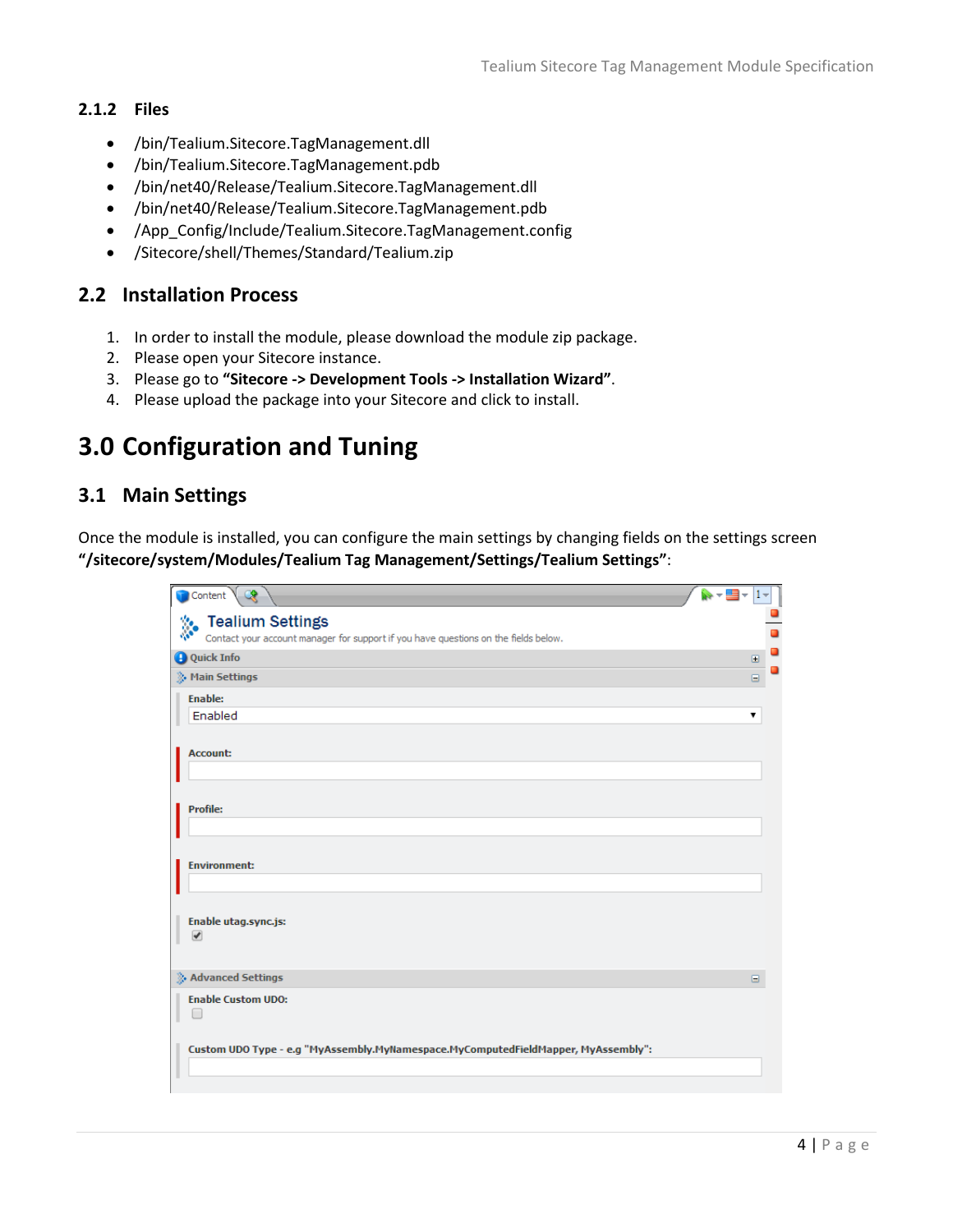#### **Main Settings:**

- o **Enable**: This field allows you to enable or completely disable the module on the website without making any changes to the source code. The **"Enabled"** setting adds the core scripts and data layer scripts to the website. The **"Disabled"** setting removes the core scripts and data layer scripts from the website.
- o **Account**: This field allows you to enter your Tealium account name. This field is mandatory.
- o **Profile**: This field allows you to enter your Tealium profile name. This field is mandatory.
- o **Environment**: This field allows you to enter your Tealium environment name. This field is mandatory.
- o **Enable utag.sync.js**: This field allows you to enable or disable the **"utag.sync.js"** script on the website. If this checkbox is checked, the module adds the script to the head section of the website pages; otherwise, the module removes the script from the head section of the website pages.

#### **Advanced Settings:**

- o **Enable Custom UDO**: This field allows you to extend the data layer with additional name / value pairs without making any changes to the module source code.
- o **Custom UDO Type**: This field allows you to specify an assembly / type name in order to extend the default data layer functionality. This works only when the **"Enable Custom UDO"** checkbox is checked. For more information about extending the default data layer functionality please read about [computed fields](#page-8-0) later in this specification.

**Important:** After you specify all the above settings, please do not forget to save and publish your changes to the target database.

# <span id="page-4-0"></span>**3.2 Layout Injections**

Once you complete configuring your Tealium settings, please add some pieces of code into your layout file. Please go to your layout file and create an instance of the **"TealiumManager"** class. Please note that in order to create an instance of the **"TealiumManager"** class you should use the **"TealiumFactory"** class. After you instantiate it, please call the following 2 methods: the first one inside the **"<head>"** section, the second one right after opening the **"<body>"** section:

|   | <b>Qusing Sitecore.Mvc</b>              |
|---|-----------------------------------------|
|   | ausing Tealium. Sitecore. TagManagement |
|   | html                                    |
|   |                                         |
|   | $\Box$ <html></html>                    |
| 岀 | $<$ head $>$                            |
|   | @tealiumManager.HeadInjections()        |
|   |                                         |
| Ė | <body></body>                           |
|   | @tealiumManager.BodyInjections()        |
|   |                                         |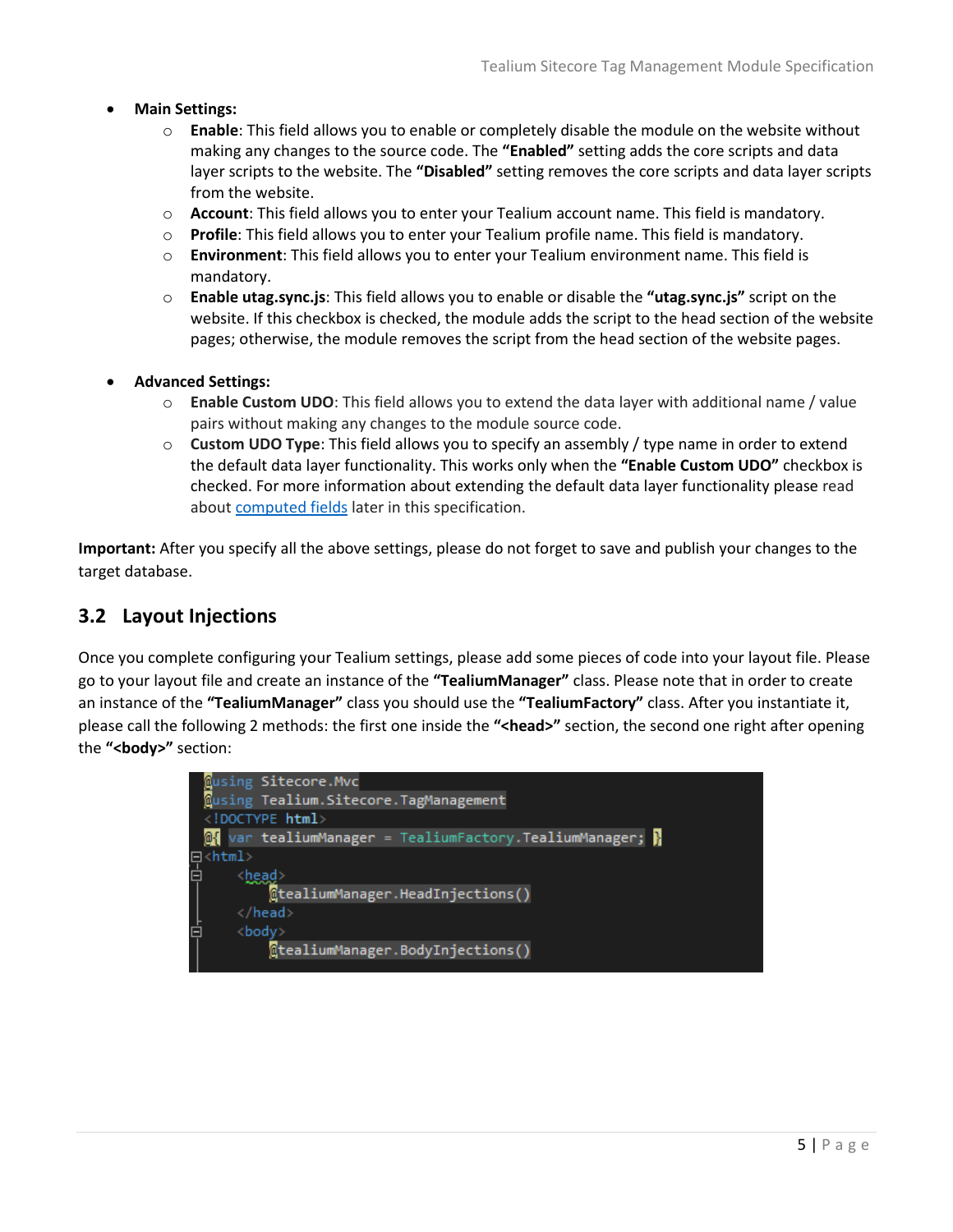# <span id="page-5-0"></span>**3.3 Utag Data Settings**

This item allows you to configure what data goes to the **"utag\_data"** JavaScript object inside the generated script.

#### <span id="page-5-1"></span>**3.3.1 Common Utag Data**

In order to configure common parameters that should be present on all page types, please open the **"/sitecore/system/Modules/Tealium Tag Management/Settings/Utag Data Mapping Settings"** screen:

| ා<br>Content                                                                                             |   |
|----------------------------------------------------------------------------------------------------------|---|
| <b>Utag Data Mapping Settings</b>                                                                        |   |
| <b>Q</b> Quick Info                                                                                      | 田 |
| Default Utag Data Parameters                                                                             | Θ |
| Add Item ID Parameter (item_id):<br>✔                                                                    |   |
| Add Item Name Parameter (item_name) [standard value]:<br>✔                                               |   |
| Add Item Language Parameter (item_language) [standard value]:<br>✔                                       |   |
| Add Item Path Parameter (item path) [standard value]:<br>✔                                               |   |
| Add Item Template Name Parameter (item_template_name) [standard value]:<br>✔                             |   |
| Add Item Template ID Parameter (item_template_id):<br>$\blacktriangledown$                               |   |
| Add Next Custom Parameters (specify any number of utag_data parameters you want to appear on each page): |   |

Please check a checkbox if you would like the module to render a corresponding parameter within the **"utag\_data"** JavaScript object on all page types. Please see a sample output below:

```
▼<script type="text/javascript">
   var utag_data = \{item_id: "{D08E0323-7E4A-49BC-85C7-A20A44365140}",
   item_language: "en",
   item_name: "Home",<br>item_path: "/sitecore/content/home",
   item_template_id: "{2F2D490F-4876-42D0-BFBA-C494CFE8C8B1}",
   item_template_name: "Homepage",
  \cdot ;
 </script>
V<script type="text/javascript">
    (function(a,b,c,d){ a='//tags.tiqcdn.com/utag////utag.js'; b=document; c='script'; d=b.cre;
 </script>
```
In order to make the module render a custom name / value pair within the **"utag\_data"** JavaScript object across all page types, please use the **"Add Next Custom Parameters"** functionality. Please see an example below: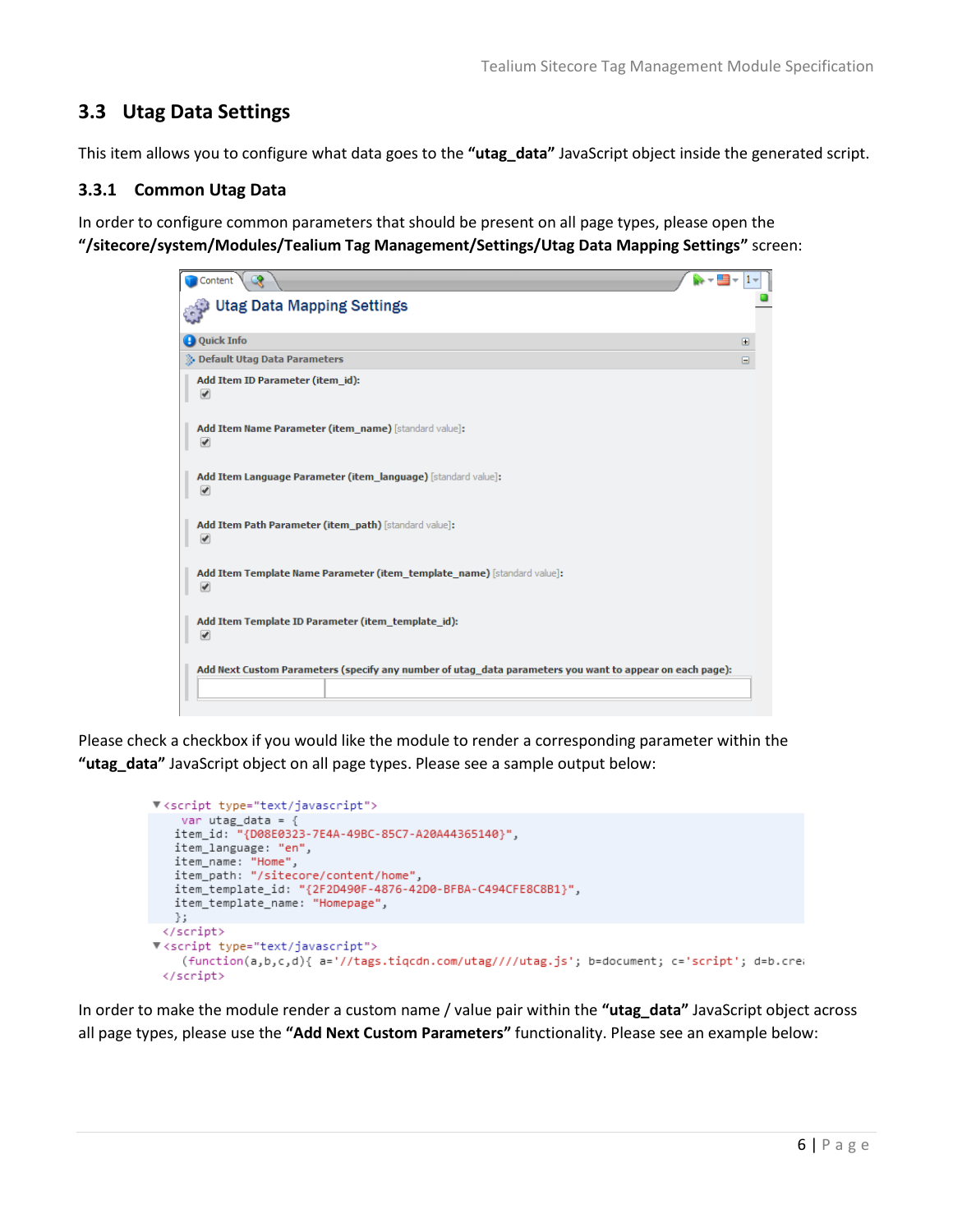```
Add Next Custom Parameters (specify any number of utag_data parameters you want to appear on each page):
                         USD
site_currency
```

```
V<script type="text/javascript">
   var utag data = \{item_id: "{D08E0323-7E4A-49BC-85C7-A20A44365140}",
   item_language: "en",
   item_name: "Home",
   item_path: "/sitecore/content/home",
   item_template_id: "{2F2D490F-4876-42D0-BFBA-C494CFE8C8B1}",
   item_template_name: "Homepage",
   site_currency: "USD",
  \};
 </script>
```
In order to specify multiple values for a single parameter, please use the default Sitecore delimiter which is "|" or a comma. In this case, all specified values will be rendered as a JSON array. Please see an example below:

```
Add Next Custom Parameters (specify any number of utag_data parameters you want to appear on each page):
site_currency
                 USDIEUR
 V<script type="text/javascript">
      var utag data = \{item id: "{D08E0323-7E4A-49BC-85C7-A20A44365140}",
     item language: "en",
     item name: "Home",
     item path: "/sitecore/content/home",
     item_template_id: "{2F2D490F-4876-42D0-BFBA-C494CFE8C8B1}",
     item_template_name: "Homepage",
     site_currency: ["USD","EUR"],
    \};
   </script>
```
**Important:** After you configure all the above parameters, please do not forget to save and publish your changes to the target database.

#### <span id="page-6-0"></span>**3.3.2 Utag Data Mappings**

The module allows you to create any number of data template mappings inside

**"/sitecore/system/Modules/Tealium Tag Management/Settings/Utag Data Mapping Settings"**:

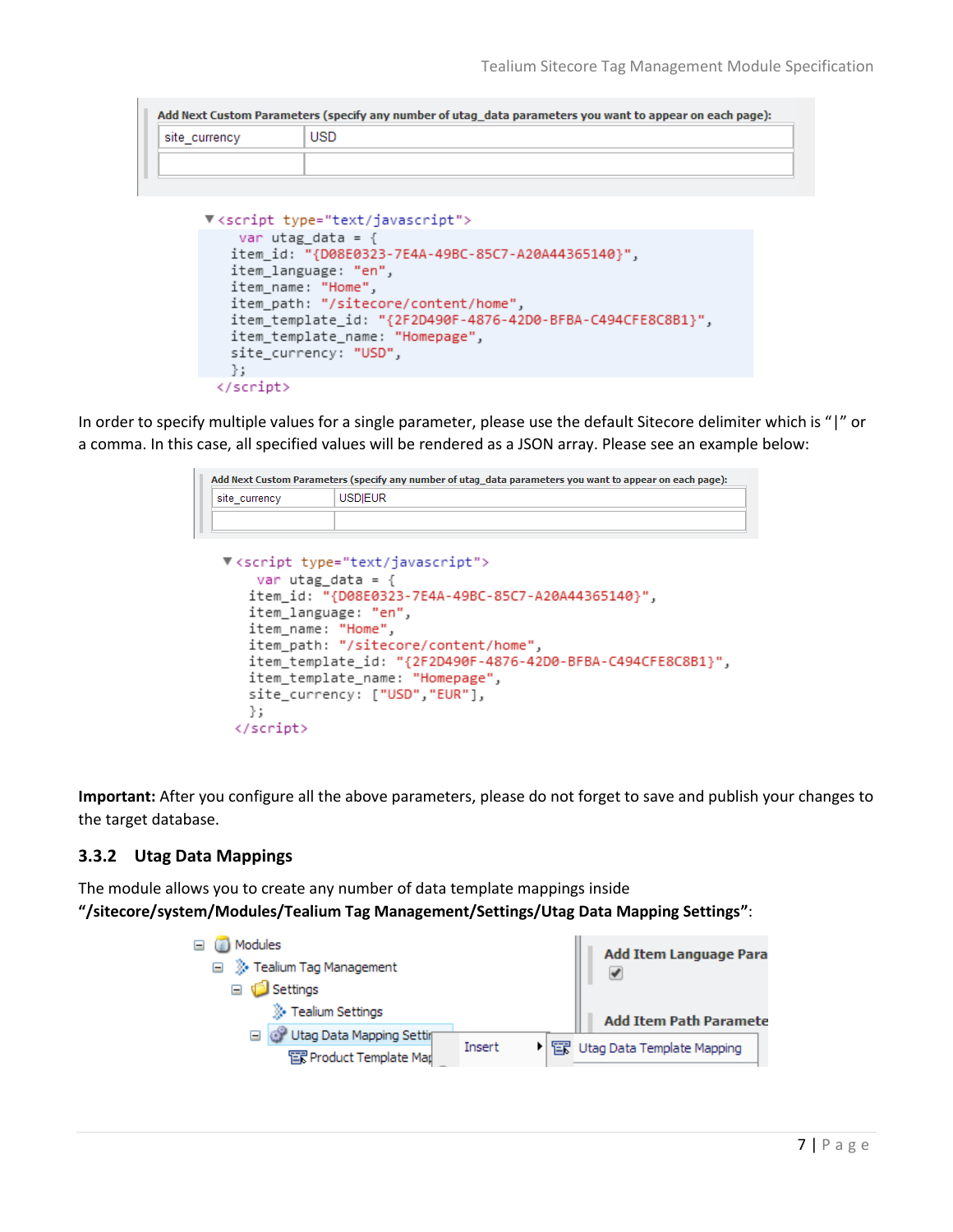A data template mapping is an association between a page template and data properties which should be rendered within the **"utag\_data"** JavaScript object on all pages created based on this page template or based on any page templates inherited this page template. Please see an example below:

| 萝<br>Content<br>$\overline{\phantom{a}}$                                                                 |                                                                                         |           |  |
|----------------------------------------------------------------------------------------------------------|-----------------------------------------------------------------------------------------|-----------|--|
| <b>Product Template Mappings</b>                                                                         |                                                                                         |           |  |
| <b>Q</b> Quick Info                                                                                      |                                                                                         | $\square$ |  |
| Custom Template Mapping<br>Θ                                                                             |                                                                                         |           |  |
|                                                                                                          | Mapping Template - Select your custom template you want to map into utag data [shared]: |           |  |
| Templates/Tealium/Sample Data/Product Page                                                               |                                                                                         |           |  |
| Utag Data Property To Item Field Mappings - e.g: product_code   MyTemplateProductCodeFieldName [shared]: |                                                                                         |           |  |
| <b>Product Name</b><br>product name                                                                      |                                                                                         |           |  |
| product id                                                                                               | Product ID                                                                              |           |  |
| product sku                                                                                              | Product SKU                                                                             |           |  |
| product price                                                                                            | <b>Product Price</b>                                                                    |           |  |
| product brand                                                                                            | <b>Product Brand</b>                                                                    |           |  |
| product category                                                                                         | Product Category                                                                        |           |  |
|                                                                                                          |                                                                                         |           |  |

The **"Mapping Template"** field allows you to select a page template. The "**Utag Data Property To Item Field Mappings**" field allows you to map a page template field to a desired **"utag\_data"** parameter. Please see a sample output below:

```
▼<script type="text/javascript">
   var utag_data = {
   item_id: "{EE7F1249-86EE-4B7A-86F0-7143A033DCE2}",
   item_language: "en",
   item_name: "iPad",
   item_path: "/sitecore/content/home/products/ipad",
   item_template_id: "{1EF7B1F0-25D2-425B-A8F3-527EF199BE9F}",
   item_template_name: "Product Page",
   site_currency: ["USD","EUR"],
   product_name: "iPad",
   product_id: "223891324"
   product_sku: "IPAD_235624",
   product_price: "1000",
   product_brand: "Apple",
   product_category: "{927285A5-B79A-43BC-995C-98B7A7DBBBB1}",
   \};
 </script>
```
If you have a linked field in your data template mapping (like **"Product Category"** from the sample above), you might use the **"->"** delimiter in order to display any other information from a linked entity (for example, a category name instead of its ID). Please see an example below:

| product_category | Product Category->Category Name |  |  |  |  |
|------------------|---------------------------------|--|--|--|--|
|                  | product_category: "Tablets",    |  |  |  |  |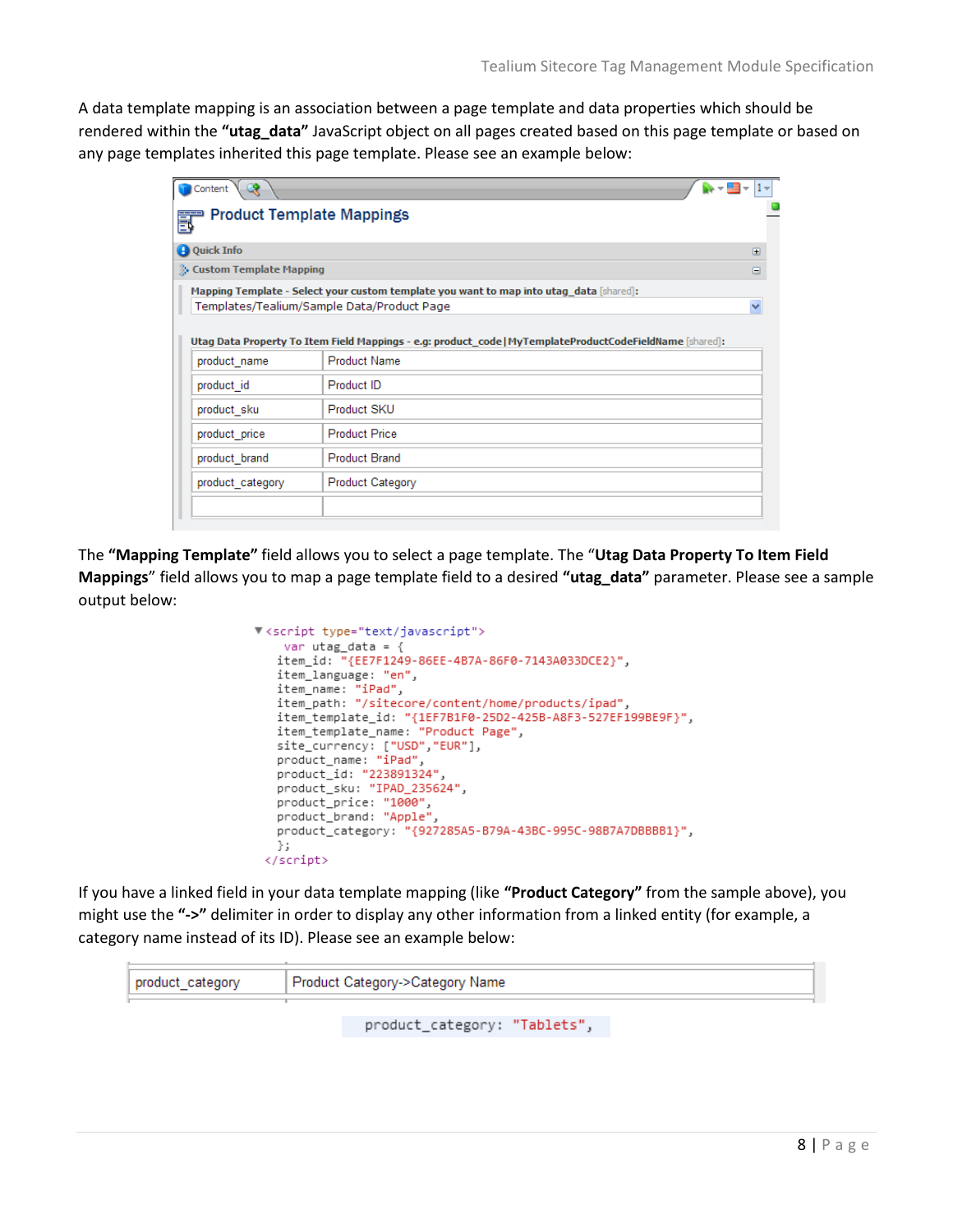The same syntax is also applicable to any linked field types with multiple values (such as multilist or treelist). Please see an example below:

```
categories: ["{0AB1F911-5B7B-400A-87DB-9E77040D5DE5}","{56A81744-6244-4830-A38B-C889B5720D6E}","{927285A5-B79A-43BC-995C-98B7A7DBBBB1}"],
```

```
categories: ["iPads","Mobile Devices","Tablets"],
```
#### <span id="page-8-0"></span>**3.3.3 Custom UDO and Computed Field Mappings**

The module allows you to implement a custom field mapping for any page template. In order to implement a custom field mapping, you should inherit the **"IComputedFieldMappings"** interface. Please its code below:



Also, please see below a possible implementation of adding a search term into a search page template:

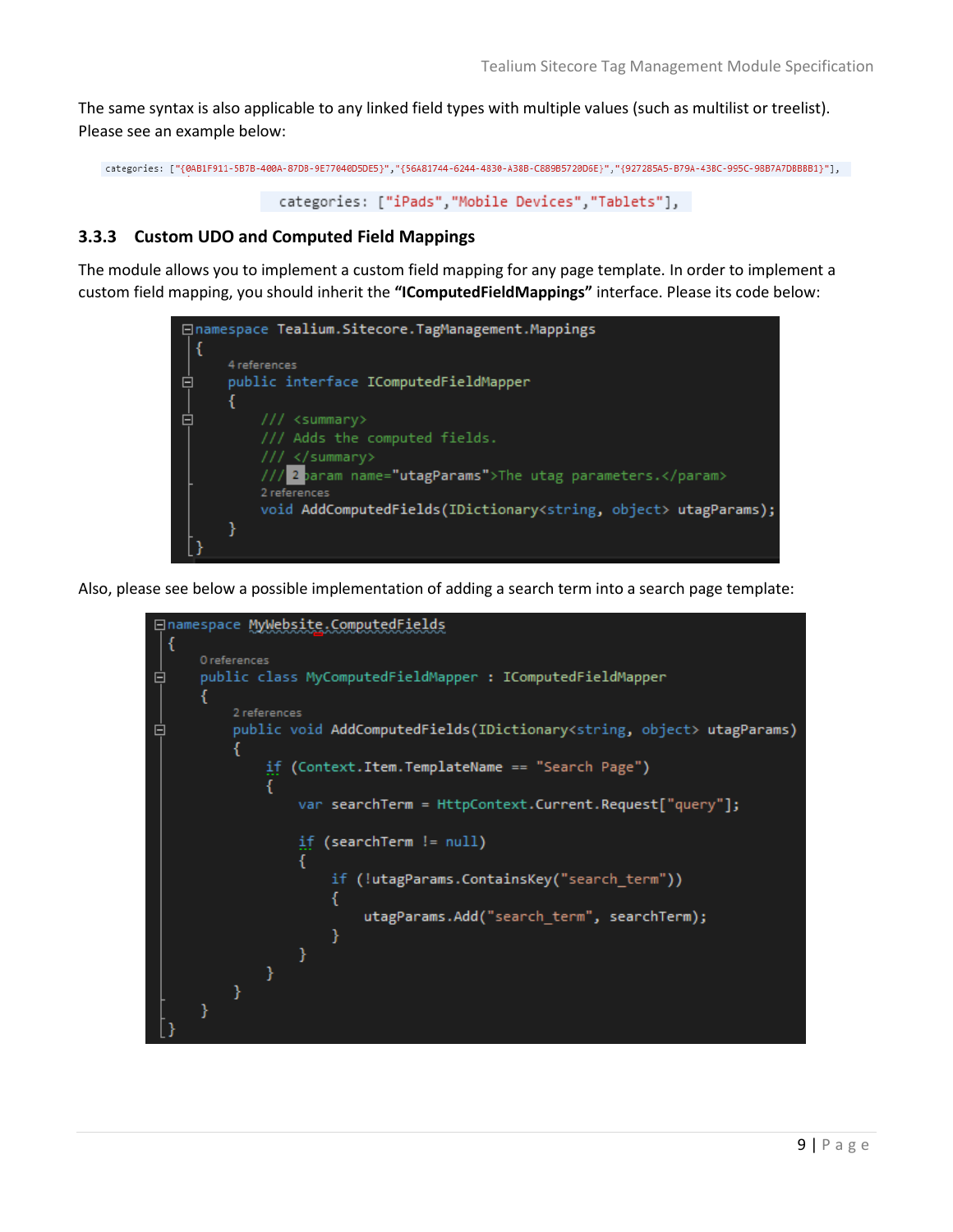After you implement your custom field mapping, please do not forget to check the "**Enable Custom UDO**" checkbox on the module settings screen as well as specify a fully-qualified type name in the **"Custom UDO Type"** input box (please see the [main settings](#page-3-3) section for more details). Please see an example below:

```
Advanced Settings
 Enable Custom UDO:
  V
 Custom UDO Type - e.g "MyAssembly.MyNamespace.MyComputedFieldMapper, MyAssembly":
  MyWebsite.ComputedFields.MyComputedFieldMapper, MyWebsite
          V<script type="text/javascript">
              var utag_data = {
             item_id: "{B7FF5ED8-D6F2-47EE-8E85-B70DEBDB3548}",
             item_language: "en",
             item_name: "Search",
             item_path: "/sitecore/content/home/search",
             item_template_id: "{3D4928AC-929B-4636-890A-9D2C97A7C84B}",
             item_template_name: "Search Page",
             site_currency: ["USD","EUR"],
             search_term: "test query",
             35
           </script>
```
## <span id="page-9-0"></span>**3.3.4 Configuration File**

The module has its configuration file which can be found by the following path  $-$ 

**"/App\_Config/Include/Tealium.Sitecore.TagManagement.config"**. This configuration file has the following configuration settings:

```
<configuration xmlns:patch="http://www.sitecore.net/xmlconfig/">
  <sitecore>
   <events>
    <event name="publish:end">
     <handler type="Tealium.Sitecore.TagManagement.Events.PublishEnd, Tealium.Sitecore.TagManagement" 
method="Refresh" />
    </event>
    <event name="publish:end:remote">
     <handler type="Tealium.Sitecore.TagManagement.Events.PublishEnd, Tealium.Sitecore.TagManagement" 
method="Refresh" />
    </event>
    <event name="publish:complete">
     <handler type="Tealium.Sitecore.TagManagement.Events.PublishEnd, Tealium.Sitecore.TagManagement" 
method="Refresh" />
    </event>
    <event name="publish:complete:remote">
     <handler type="Tealium.Sitecore.TagManagement.Events.PublishEnd, Tealium.Sitecore.TagManagement" 
method="Refresh" />
    </event>
   </events>
```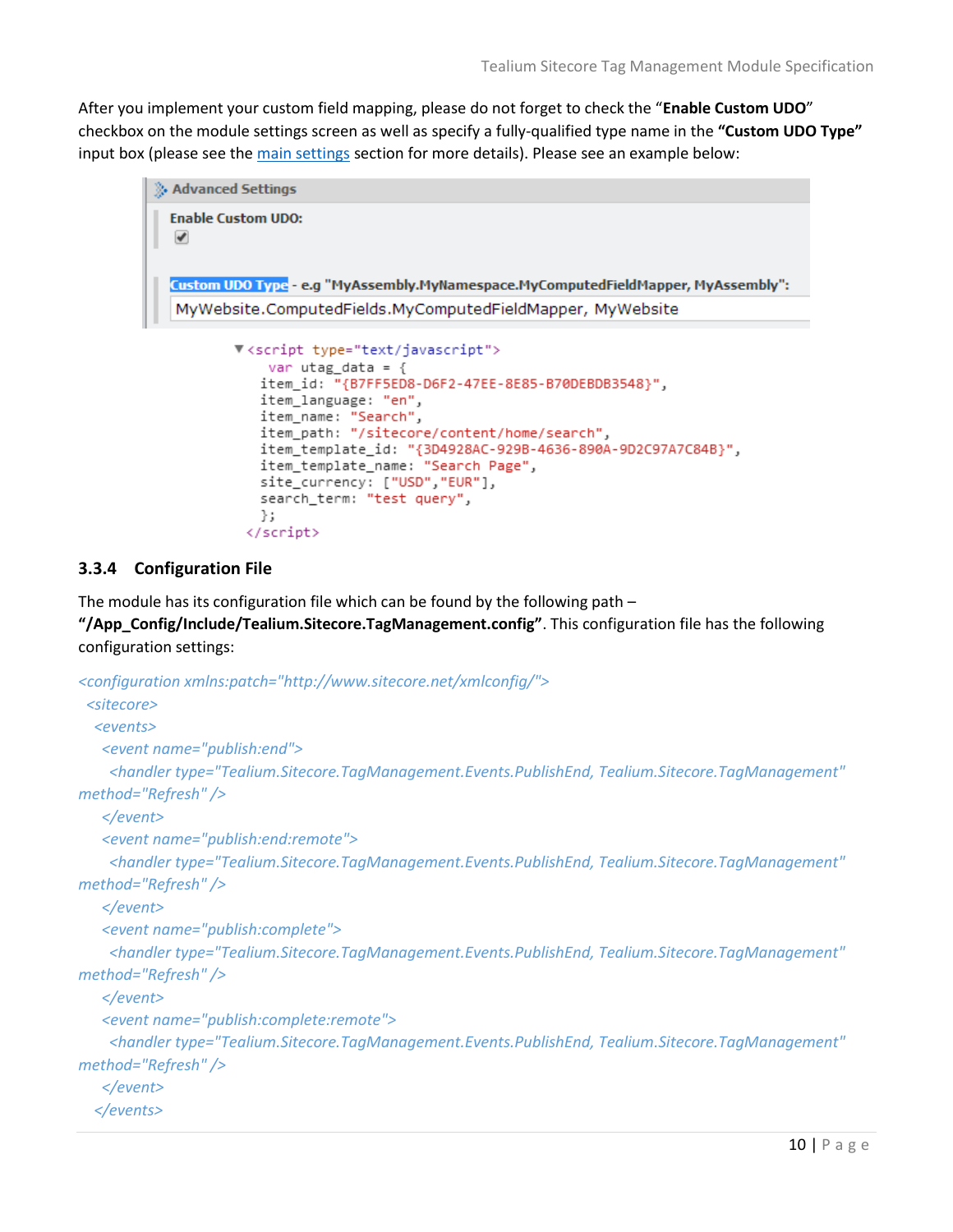#### *<settings>*

 *<setting name="Tealium.DataProvider" value="Tealium.Sitecore.TagManagement.Data.UtagDataProvider, Tealium.Sitecore.TagManagement"></setting>*

 *<setting name="Tealium.MappingsProvider"* 

*value="Tealium.Sitecore.TagManagement.Mappings.TealiumMappingsProvider,* 

*Tealium.Sitecore.TagManagement"></setting>*

 *<setting name="Tealium.TealiumSettings.ItemID" value="{A5F3FD05-62D4-468A-BB54-*

#### *6C9760F701A5}"></setting>*

 *<setting name="Tealium.UtagDataMappingSettings.ItemID" value="{D77D079B-6A79-490D-B4F5-*

#### *408D773FC3E8}"></setting>*

 *<setting name="Tealium.Utag.Js.UriFormat" value="//tags.tiqcdn.com/utag/{0}/{1}/{2}/utag.js"></setting> <setting name="Tealium.Utag.Sync.Js.UriFormat"* 

*value="//tags.tiqcdn.com/utag/{0}/{1}/{2}/utag.sync.js"></setting> </settings>*

# *</sitecore>*

## *</configuration>*

- **Publish End/Complete** the SettingsProvider and the MappingsProvider cache the settings to improve the module performance and after each publishing it's required to clear their caches for new data values are successfully applied.
- **Tealium.DataProvider** the qualified type name for the DataProvider. This allows developers to write custom implementation of the data provider. However, all functionality that needs to be customized should be available by implementing custom field mappings.
- **Tealium.MappingsProvider** the qualified type name for the MappingsProvider. This allows developers to write custom implementation of mappings provider. However, all functionality that needs to be customized should be available by implementing custom field mappings.
- **Tealium.TealiumSettings.ItemID** the settings item id that the module uses for reading main settings. You could change it in the case of creating the new settings item.
- **Tealium.UtagDataMappingSettings.ItemID** the mappings settings item id that the module uses for reading mappings settings. You could change it in the case of creating the new mappings settings item.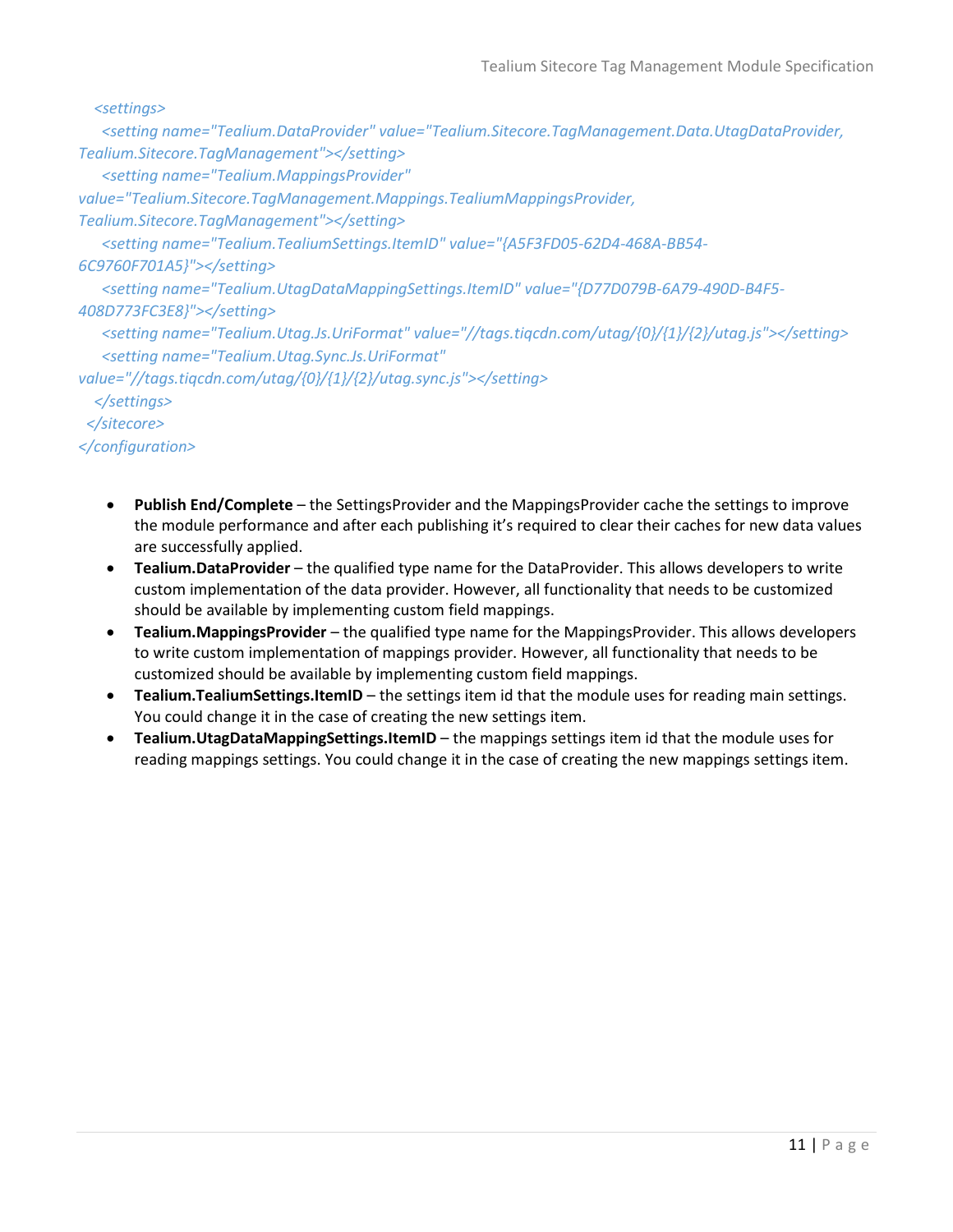# <span id="page-11-0"></span>**4.0 Version 1.0.2.0 Overview**

This section describes a list of new features added in version 1.0.2.0 of the **"Tealium.Sitecore.TagManagement"** Sitecore module.

# <span id="page-11-1"></span>**4.1 Description**

The main and only feature added in version 1.0.2.0 is a possibility to configure different settings and mappings for different Sitecore websites in a single solution.

## <span id="page-11-2"></span>**4.2 Installation**

The **"Tealium Sitecore Tag Management"** module is a well-formed Sitecore module and should be installed via the default Sitecore installation wizard. However, if you would like to update from version 1.0.0.3, please read the instruction below.

#### <span id="page-11-3"></span>**4.2.1 Update From 1.0.0.3 To 1.0.2.0**

In order to update the module from 1.0.0.3, please download the **"Tealium Tag Management-1.0.2.0-update.zip"** package and follow common instructions described in th[e installation process](#page-3-1) section at the beginning of the document. The main difference between the update package and the package for the clean installation is that the update package does not override any of your previously configured settings. If during the installation process the system asks you to merge conflicted files, please choose **"Override"** to all the conflicts found. Please see an example below:

| $\mathbb{E}^n$<br>$\pmb{\times}$ |
|----------------------------------|
|                                  |
|                                  |
|                                  |
|                                  |
|                                  |
|                                  |
|                                  |
|                                  |

## <span id="page-11-4"></span>**4.3 Module Contents**

Version 1.0.2.0 contains all items and files included into the first version of the module (please read th[e module](#page-2-4)  [contents](#page-2-4) section at the beginning of the document) as well as some additional ones. The both sections below list only additional items and files added in version 1.0.2.0.

#### <span id="page-11-5"></span>**4.3.1 Items**

- master: sitecore/templates/Tealium/Settings/Tealium Site Settings
- master: /sitecore/templates/Tealium/Settings/Utag Data Site Mapping Settings
- core: /sitecore/system/Field types/Tealium
	- o core: /sitecore/system/Field types/Tealium/Site Selector Droplist

#### <span id="page-11-6"></span>**4.3.2 Files**

\App\_Config\Include\Tealium.Sitecore.TagManagement.CustomFields.config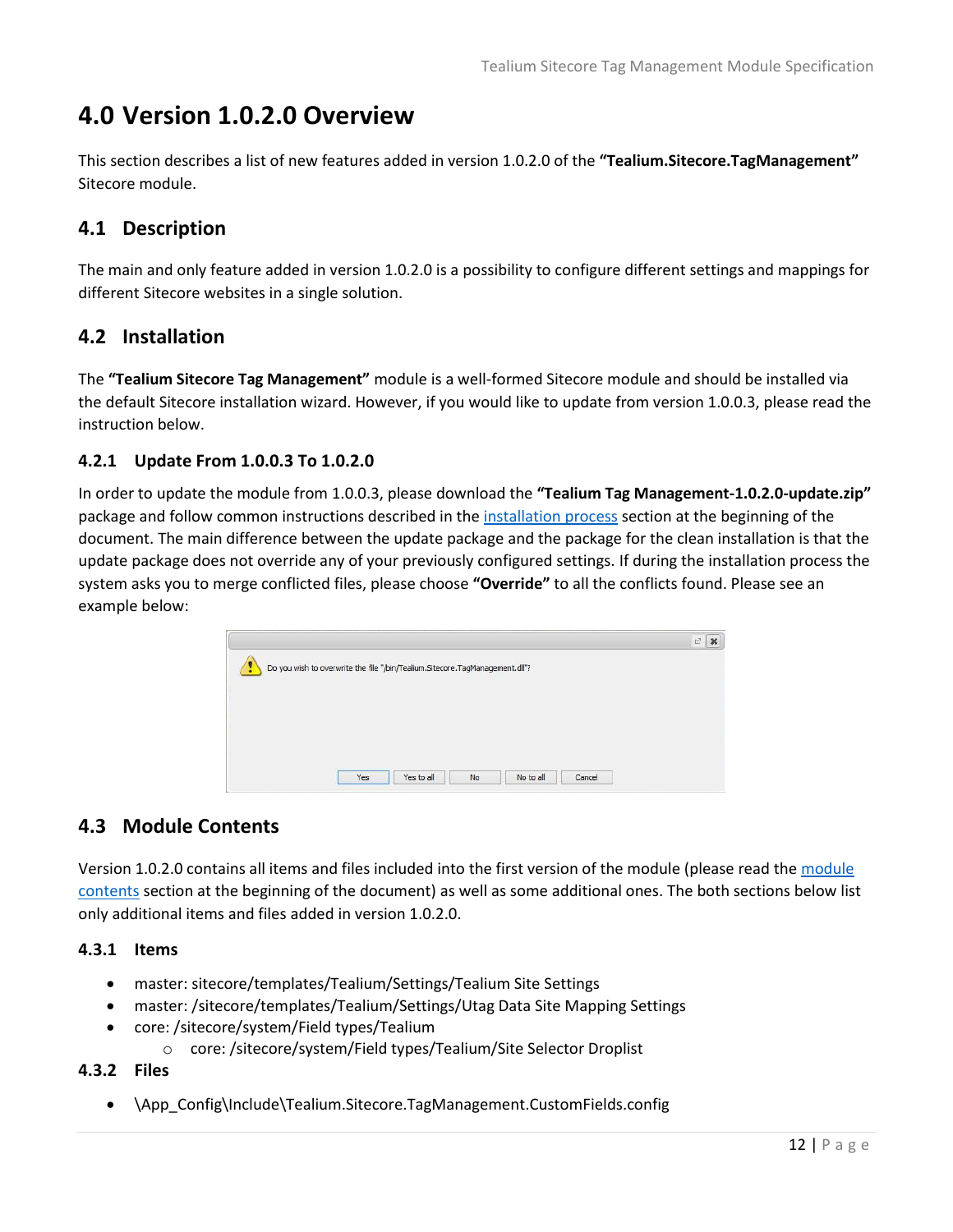# <span id="page-12-0"></span>**4.4 Configuration and Tuning**

In case you update your 1.0.0.3 version to 1.0.2.0, your module settings element **"Tealium Settings"** will be renamed to **"Tealium Default Settings"** and will be used as default settings for all non-customized websites (websites that do not have their own Tealium settings). Please see an example below:

| □ 3 Modules                  |        |                                        |
|------------------------------|--------|----------------------------------------|
| □ ▒ Tealium Tag Management   |        |                                        |
| $\Box$ Settings              |        |                                        |
| □ ※ Tealium Default Settings |        |                                        |
| Tealium Website              | Insert | <b>Example 3</b> Tealium Site Settings |
|                              |        |                                        |

The **"Tealium Default Settings"** element allows you to create specific settings for a particular website. Please see an example below:

| Site Specific Settings        |  |
|-------------------------------|--|
| <b>Website Name</b> [shared]: |  |
| WebsiteA                      |  |
|                               |  |
| WebsiteA                      |  |
| WebsiteB                      |  |

In order to create custom site settings for a specific website, please follow the steps below:

- 1. Please make sure your website(s) is configured in the **"<sites>"** node in the Sitecore configuration.
- 2. Please create a site specific settings item under the default settings item and configure all necessary fields.
- 3. The **"Website Name"** field will automatically list all available websites configured in the Sitecore configuration file in the "<sites>" node.

*<sites> <site name="WebsiteA" hostName=… /> <site name="WebsiteB" hostName=… /> </sites>*

- 4. Please select a website you want, save and publish your changes.
- 5. If you have other websites in your solution and they do not have custom settings, the module will use the default settings configured in **"Tealium Default Settings"**.
- 6. If you are configuring Tealium settings for just another language of a particular website and utilizing the same content tree, please update Tealium settings for that specific language instead of creating a site specific settings item.

#### <span id="page-12-1"></span>**4.4.1 Website Name Field Configuration**

The Sitecore solution usually has a huge number of predefined websites configured in the **<sites>** node in the Sitecore configuration file. Almost all of those predefined websites are system websites and should not be displayed in the **"Website Name"** drop-down box. In order to manage a list of websites which should not be visible, please use the "**Tealium.CustomFields.SitesToIgnore**" configuration setting in the